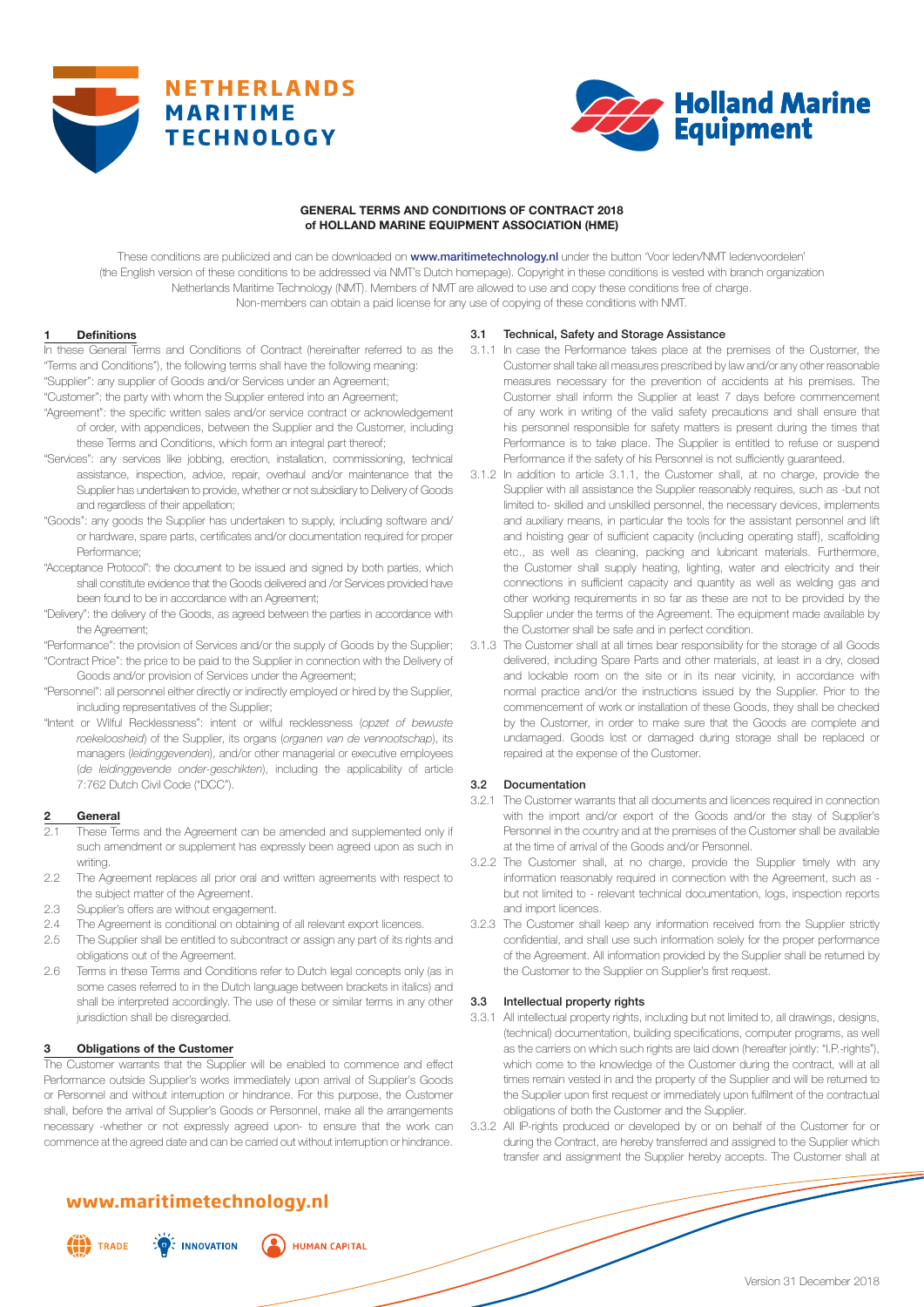



first request of the Supplier perform any act, if any, required by the applicable law to conclude full transfer of the IP-rights to the Supplier, including signing additional documents. The Customer hereby transfers in advance all future IPrights ("Future IP-rights") to the Supplier, which transfer is hereby accepted by the Supplier to the extent that the law does not permit transfer in advance of the Future IP-rights, the Customer will, upon the establishment of any Future IP-rights and at first request of the Supplier, perform any act required for the transfer of the Future IP-rights. The Customer hereby grants the Supplier an irrevocable power of attorney to perform – in the name of the Customer – all acts necessary to conclude the transfer pursuant to the aforementioned IPrights.

3.3.3 In the event parties decide to deviate from the terms and conditions as laid down in the paragraphs 3.3.1 and 3.3.2, and agree in writing that the (Future) IP-rights or any part thereof will be transferred and assigned to the Customer, the Customer herewith grants or, if such granting cannot be achieved by means of these Terms and Conditions, shall be obliged to grant the Supplier a perpetual, world-wide, exclusive, royalty-free, non-restrictive and non-transferable licence for the use, including but not limited to exploitation, publication and copying, of the (Future) IP-rights or any part thereof.

# **4 Terms for Performance**

# **4.1 Place of Performance**

The place of Performance shall be stated in the Agreement. In case the Agreement does not specify a place of Performance, such place shall be determined by the Supplier at its discretion after consulting the Customer.

#### **4.2 Times of Performance**

- 4.2.1 Time(s) or periods of Performance shall be stated in the Agreement. Any time or period of Performance that differs from the Agreement shall only be binding if they have been agreed upon by the Supplier in writing. If Performance is to take place during a specific and fixed period of time by the expiry of which Performance is deemed to be completed, any such period will not commence until all contractual obligations of the Customer have been met, all payments due have been made, security desired by the Supplier has been put up and/or any other preconditions have been fulfilled.
- 4.2.2 In case the Agreement does not specify the time of Performance, such time shall be determined by the Supplier at its discretion after consulting the Customer. However, as far as the Agreement sees to the provision of Services, the date of Performance mentioned in the Agreement shall be an estimate only. The Supplier shall make every reasonable effort to effect Performance at the said date.

### **4.3 Delay in Performance**

4.3.1 If Performance is delayed due to (i) any act or omission of the Customer or (ii) the Customer failing to perform any of the obligations mentioned in article 3 of these Terms and Conditions, the Supplier is entitled to extend the time of Performance with a reasonable period which is at least equal to the additional period of time caused by such delay.

Furthermore, it is expressly agreed that the Supplier shall have the right to extend the time of Performance in the event that (i) the Supplier has not received the advance payment (or an other contractual payment) as stipulated in the Agreement, or (ii) the Customer has not provided security that complies with the requirements in the Agreement.

- 4.3.2 Any additional costs arising from delay which is attributable to the Customer, shall be borne by the Customer.
- 4.3.3 In case the Supplier fails to Perform in time due to reasons solely attributable to the Supplier, a grace period of two weeks shall apply. Thereafter, the Customer shall be entitled to claim liquidated damages of 0,5% for each completed week of delay, calculated on the value of the delayed Goods. Liquidated damages shall in no case exceed 5% of the value of the delayed Goods. Liquidated damages shall only be due if the Customer proves that the delay caused damage and the amount of the loss suffered can be substantiated accordingly.

# **www.maritimetechnology.nl**

 $\frac{1}{2}$  INNOVATION



**HUMAN CAPITAL** 

Liquidated damages shall be the Customer's sole and exclusive remedy for damages and/or losses incurred as a result of delay in Performance and except in case of Intent or Wilful Recklessness, the Supplier shall not be liable on whatever legal ground for any direct, indirect or consequential losses, damages or expenses of whatever nature incurred by the Customer by reason of any delay in Performance.

- 4.3.4 In case of any occurrence or threat, either foreseeable or not, beyond the reasonable control of the Supplier or any of his sub-Suppliers, which prevents the Supplier from effecting Performance ("Force Majeure"), the date of Performance will be extended with at least the period of Force Majeure. Cases of Force Majeure are in particular -but in no case limited to- fire, war or warlike acts, riots, insurrection, mobilisation, floods, earthquakes and other natural disasters, epidemics, quarantine measures, strikes, lockouts, requisitioning, restriction of foreign currency transfer, transport restrictions, unworkable weather conditions, failure of metal castings and/or forgings, delay in the supply of parts, goods or services by third parties, transportation difficulties, business disturbances and restrictions in the issue of permits for the Personnel, importation and exportation of Goods, tools and/or materials.
- 4.3.5 Except in case of Intent or Wilful Recklessness, the Supplier shall not be liable on whatever legal ground for any direct, indirect or consequential losses, damages or expenses of whatever nature incurred by the Customer by reason of any Force Majeure.
- 4.3.6 Should the situation described in Article 4.3.3 of these Terms and Conditions continue in excess of a period of 12 (twelve) consecutive months, the Customer shall be entitled to terminate the Agreement on expiry of that period. Should the situation of Force Majeure described in Article 4.3.4 of these Terms and Conditions continue in excess of a period of 6 (six) consecutive months, either the Customer or the Contractor shall be entitled to terminate the Agreement on expiry of that period. Termination by the Customer within the meaning of this Article 4.3.6 can only be effected as from the moment at which the respective period expires.

# 4.4 Special provisions for Delivery of Goods

- 4.4.1 The Customer shall have no right to reject or refuse Delivery or acceptance of Goods due to minor defects which do not prevent the normal operation of the Goods, provided that the Supplier agrees to remedy such defects after the Delivery of the Goods, in compliance with the Agreement.
- 4.4.2 All Goods shall be delivered Ex Works, excluding packaging, Suppliers premises, The Netherlands, unless expressly otherwise agreed upon.
- 4.4.3 In the event that dispatch or collection of the Goods at the designated place of delivery is delayed for reasons beyond Supplier's control, the Supplier shall be entitled to store the Goods at the expense of the Customer in a warehouse at Supplier's choice. Upon storage, Delivery shall be deemed completed and the risk for the goods shall transfer to the Customer accordingly.
- 4.4.4 Unless otherwise agreed upon, the Supplier shall be permitted to deliver the Goods in partial shipments. Each shipment may be invoiced separately, in which case the Customer shall pay the separate invoices as part of the total Contract Price.
- 4.4.5 Any alteration of regulations either by Governments or Classification Societies after the moment on which the Supplier and the Customer entered into the Agreement, can never be ground for liability of the Supplier. Any delay, costs or adjustment of the Contract Price as the result of such alteration of regulations shall be for the risk and account of the Customer.

# 4.5 Special Provisions for the provision of Services

4.5.1 General terms of service and working hours

- (1) Performance shall be considered completed when either
- the Supplier has notified the Customer that the provision of Services has been completed and the Protocol of Acceptance was signed; or
- eight days have elapsed from the time the Supplier notified the Customer as above and Customer has neglected to inspect the Services provided within this time and/or failed to notify Supplier in writing of its approval or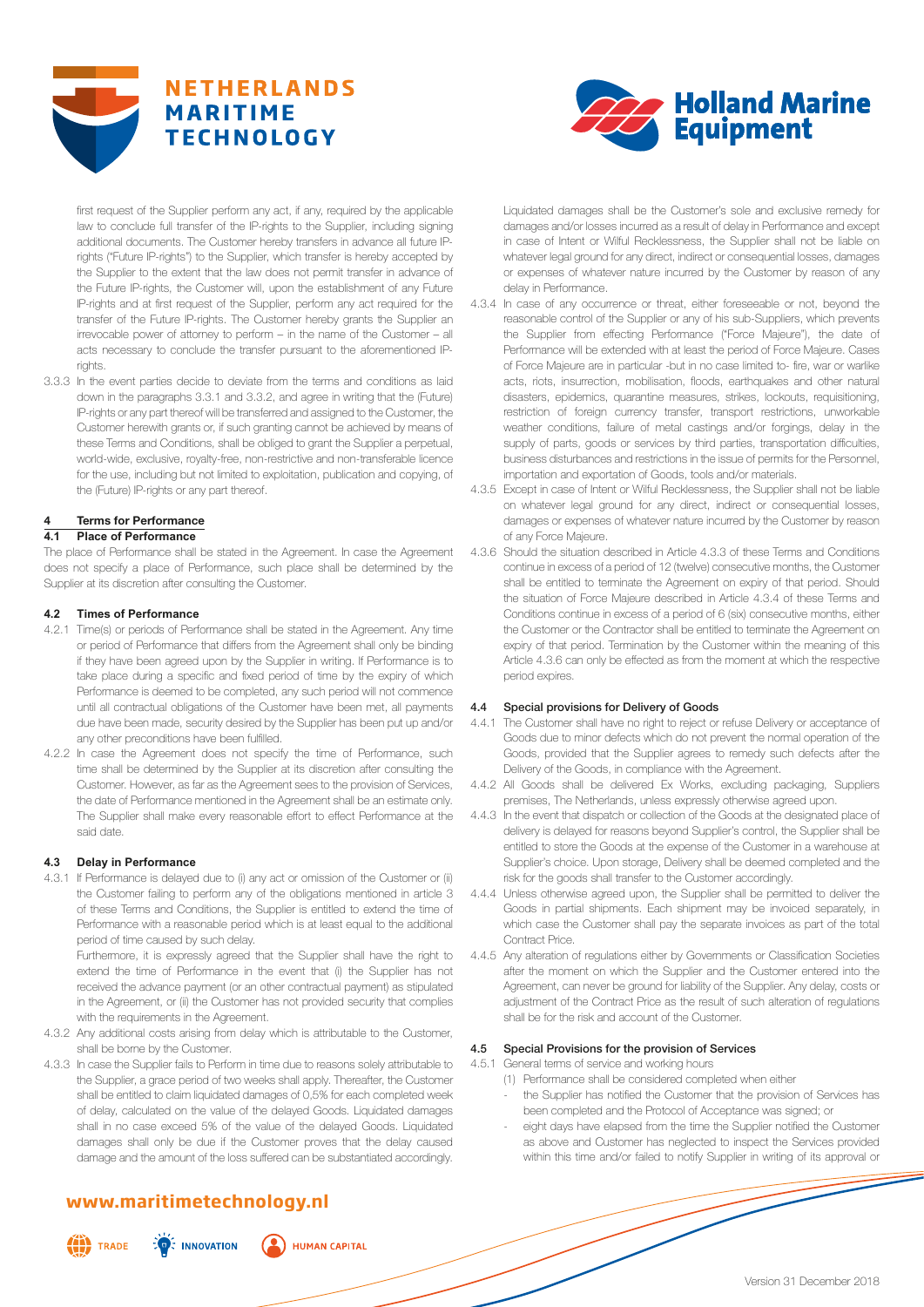



rejection, the Customer commences, without the approval of the Supplier and during the term of Performance, the use or the operation of the Goods on which the Services were provided.

- (2) Unless expressly otherwise agreed upon in the Agreement, Services shall be provided during a working week which shall be in accordance with normal industry practice. A working day is deemed to be a man-day.
- (3) Hours worked outside these normal working hours, on Sundays or on official holidays will be charged separately as overtime.
- (4) Supplier's Personnel will be guided, if possible, by the operational conditions at the Customers premises and by the climatic conditions of the country.
- 4.5.2 Additional Obligations of the Customer for the provision of Services
	- (1) During Performance, the Supplier is entitled to replace the Personnel delegated by him by other qualified Personnel.
	- (2) In case of accidents or illness of Supplier's Personnel, the Customer shall provide the necessary (professional) assistance.
	- (3) Any waiting time for which the Supplier is not responsible, will be charged to the Customer as normal working time.
- 4.5.3 Transfer of risk
	- (1) In so far as no special agreement is made, the risk of the accidental destruction or deterioration of the Services as a whole or of self-contained parts will be transferred to the Customer at the moment the Supplier notifies the Customer of the completion of the provision of the Services. If a trial run or sea trial are agreed upon, the transfer of risk shall take place upon completion of successful trial run or sea trial.
	- (2) Objects and materials made available by the Customer, will be taken in charge by the Supplier in accordance with the scope of agreements made for this purpose. The risk of accidental destruction or deterioration of these objects and materials shall remain with the Customer; for damage to these objects and materials for which the Supplier is responsible, article 7 shall apply.
	- (3) Should the provision of Services or the trial run or sea trial be interrupted, stopped or delayed for reasons beyond Supplier's control, the risk of accidental destruction or deterioration of the Services provided shall be transferred to the Customer during the period of the interruption, stoppage or delay.

# 4.6 Contract price

The Contract Price is always stated in Euros, excluding VAT and other taxes and/or government levies payable on the sale and provision of Products and/or Services, and excluding the transport costs.

### 4.7 Additional work and cost-increasing circumstances

- 4.7.1 Additional Work occurs (i.a.) when (i) the Supplier is required to perform more work and/or render a higher performance for the provision of the Goods and/ or Services than agreed between him and the Customer on entering into the Agreement, (ii) additional or other materials are required than those agreed on with the Customer on entering into the Agreement, (iii) changes are made to the specifications, whether or not tacitly (changes to the specifications, the work or the conditions for the execution of the work) or (iv) if ensuing from these Terms and Conditions; ("Additional Work") (*Meerwerk*).
- 4.7.2 Additional Work can also occur if so agreed between the Supplier and the Customer in a separate Additional Work Order or if the Supplier performs such Additional Work at the request of, or with the prior consent of, the Customer. Additional Work can furthermore occur if the agreed Performance is expanded or adjusted due to an action or omission on the part of the Customer. The Supplier is never required to comply with a request for Additional Work by the Customer. In the absence of an explicit agreement between the Supplier and the Customer for Additional Work or for Additional Work otherwise authorised by the Supplier, the Supplier retains the right to Performance in accordance with what was initially agreed with the Customer on entering into the Agreement.
- 4.7.3 Additional Work is paid for by the Customer in accordance with the customary

# **www.maritimetechnology.nl**

 $\frac{1}{2}$  INNOVATION



**HUMAN CAPITAL** 

fees applied by the Supplier, the payment of which the Customer is required to make to the Supplier prior to the execution of that work, unless otherwise agreed between the Supplier and the Customer.

- 4.7.4 Should, for whatever reason, one or more cost-increasing circumstances occur after the formation of the Agreement for which the Supplier is not exclusively and fully accountable ("Cost-increasing Circumstances") (*Kostprijs-verhogende Omstandigheden*), the Supplier shall be entitled to increase the Contract price proportionally to the Cost-increasing Circumstance(s) in question, even if such cost increase(s) ensue(s) from (a) foreseeable circumstance(s). Costincreasing Circumstances are compensated by the Customer in accordance with the customary fees applied by the Supplier.
- 4.7.5 All consequences of Additional Work and of Cost-increasing Circumstances, whether relating to (i) the time at or the period within which Performance is required, (ii) the Contract price or (iii) otherwise, are always for the risk and account of the Customer.
- 4.7.6 The fact that (a request for) Additional Work or Cost-increasing Circumstances occurs/occur during the execution of the Agreement can never constitute a ground for the Customer on which to terminate or otherwise end the Agreement.

### 4.8 Safety

- 4.8.1 The Customer and his employees, as well as any third party engaged by the Customer, are required to fully comply with all safety and environmental regulations as defined by the Supplier and as imposed by law, and to strictly adhere to all regulations, directives and order-, safety-, environment- and inspection-related instructions as applied at the location where the work is being executed.
- 4.8.2 The Customer is always and unrestrictedly liable for any form of damage (including costs) incurred by the Supplier and/or the employees of the Supplier and/or third parties engaged by the Supplier as a result of (maintenance) work being performed by the Supplier and/or his employees and/or third parties engaged by the Supplier on the Customer's premises or at the Customer's request and/or to items of property belonging to the Customer or belonging to the Customer prior to the moment at which the Agreement was entered into.

# **5 Retention of title**<br> **5.1 All Goods delivered**

- All Goods delivered by the Supplier, shall remain Supplier' s property until the Customer has fulfilled all its obligations under this Agreement and under any previous agreement of similar kind between the Customer and the Supplier.
- 5.2 Until the moment property has been transferred to the Customer in accordance with the previous paragraph, the Customer shall take no actions (like combining the Goods delivered, either in production or in storage, with other goods, or transferring, selling or encumbering them in any respect, or taking them into another country) which could jeopardise the unfettered execution of Supplier's property right. Furthermore, the Customer shall take any actions reasonably required in order to protect these rights, and shall immediately return the Goods to the Supplier at first request.

# **6 Warranty**

## 6. 1 General

The following paragraphs shall apply to all warranties provided by the Supplier insofar articles 6.2 and 6.3 do not contain any differing stipulations applicable to the specific type of warranty

- 6.1.1 Any warranty to be provided by the Supplier, shall be strictly limited to, at its discretion either repair or replace at its works or at local premises and during normal working hours, defects due to poor workmanship, use of defective materials or defective design, provided these defects have been reported to the Supplier in writing during the warranty period, within 7 days from the moment the Customer became known or could reasonably have become known of the above mentioned defects.
- 6.1.2 Defective parts which have been replaced shall be made available to the Supplier upon request and shall be deemed property of the Supplier from the moment those parts are exchanged.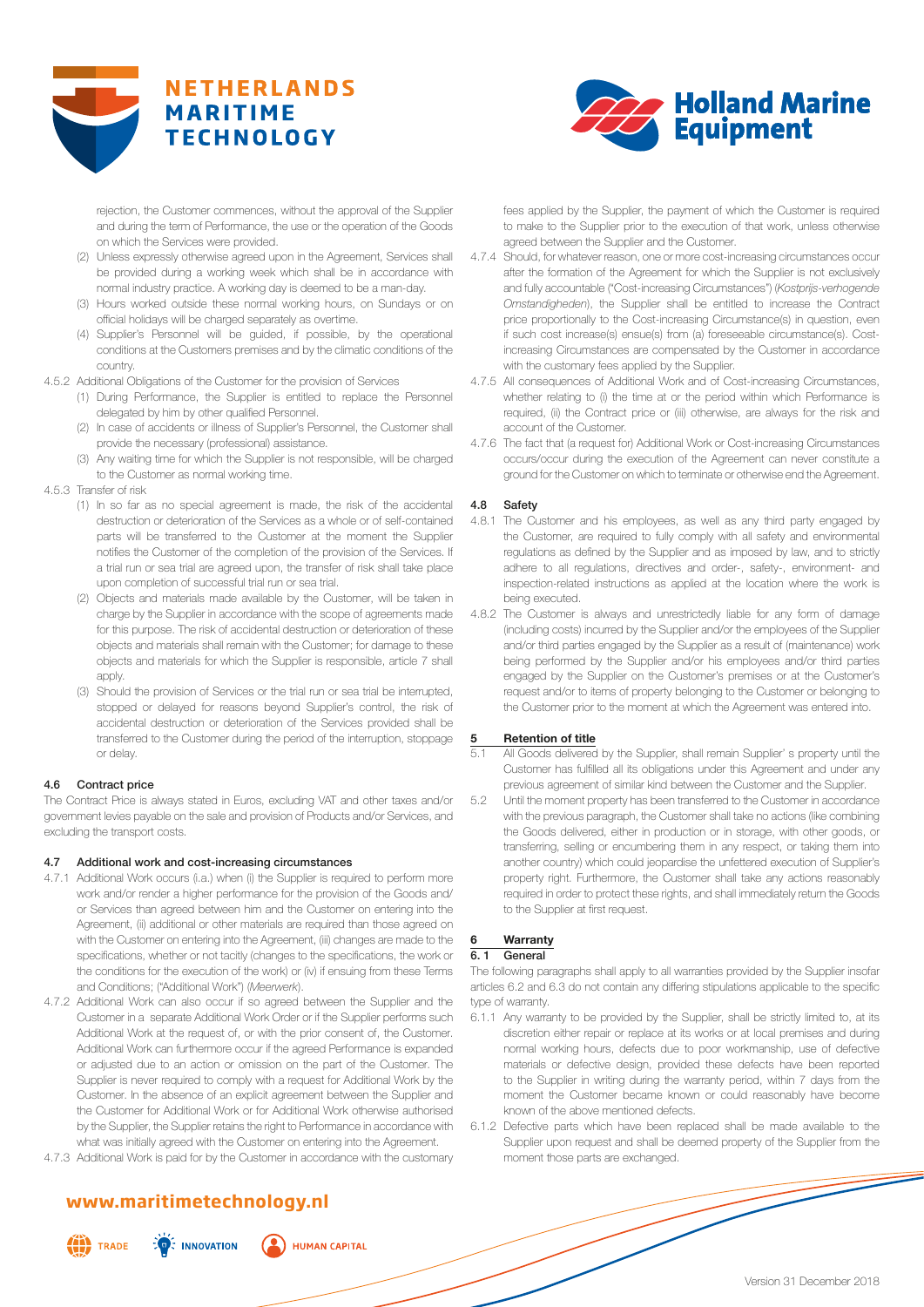



- 6.1.3 The warranty provided does not cover any defect due to or connected with: (i) any materials or components or design provided by or on behalf of the Customer, (ii) the negligence or other improper acts or omissions of the Customer, its employees or agents or other third parties, (iii) improper installation and alterations carried out without Supplier's prior written consent. In particular, warranty provided does not cover any defects that are caused by or connected with normal wear and tear, the use of unsuitable materials by the Customer or which are caused by any use, maintenance, service or operation of the Goods delivered or services provided, which is not in conformity with Supplier's manuals, instructions or which is otherwise not in accordance with good engineering practice.
- 6.1.4 The warranty obligation does not include consequential costs, including -but not limited to- cranage, electricity, scaffolding, assisting work, docking, demounting, mounting and travel- and boarding costs of Supplier's Personnel. If the warranty obligation has to be carried out at a location outside The Netherlands, the Supplier bears only the material costs and the costs of working time required under normal conditions, as would be incurred when the warranty obligation would have been carried out in the Netherlands. The Customer shall bear the costs for travelling, travelling time, waiting time, day and night allowances, tariff expenses as well as costs that are to be borne by the Supplier according to the articles of these General Terms.
- 6.1.5 No warranty obligation will be enforceable by the Customer until the Supplier has received payment of the Contract Price in full.

### 6.2 Warranty for Goods delivered

- 6.2.1 The warranty period ends 12 ( twelve) months after the date on which
	- (i) the Goods have been taken into use; or
	- (ii) a trial run or sea trial has been found successful; or
	- (iii) the Protocol of Acceptance has been issued;
- or 18 (eighteen) months after Delivery of the Goods, whichever comes first. 6.2.2 No new or additional warranty shall be available for Goods repaired or replaced
- according to article 6.1 of these terms and Conditions.
- 6.2.3 No warranty shall be available for Goods other than Goods produced, supplied and/or installed by the Supplier.

# 6.3 Warranty for Services Provided

- 6.3.1 The Supplier warrants Performance to the best of its abilities. Any additional warranty with respect thereto is explicitly excluded.
- 6.3.2 Claims by the Customer for damage to the object(s) upon which the Services were performed, are governed by article 7 of these Terms and Conditions.

# 6.4 Warranty for infringements of intellectual property rights

In case the Goods or Services infringe any third party's intellectual property rights, Supplier's sole obligation shall be to, at its discretion, either procure the right for the Customer to continue to use the Goods, or to alter the Goods to make them noninfringing.

# **7 Liability and indemnity**

- The contractual liability and each guarantee obligation and obligation to rectify a shortcoming under Article 6 of these Terms and Conditions of the Supplier, is limited to compliance with the guarantee obligations stated in Article 6 of these Terms and Conditions and does not extend to rectification of, or compensation for, any other or further material damage or property damage or immaterial and/ or consequential damages or losses ensuing from such a shortcoming. All such damages are subject to the provisions of Article 7.3 of these Terms and Conditions.
- 7.2 Any other Supplier's liability shall be strictly limited to (1) the amount of the Contract Price, calculated at an average use of manpower and facilities, or (2) the amount which is paid out under Supplier's liability insurance policy, which ever is the lesser.
- 7.3 Save as otherwise provided in these Terms and Conditions and except in case of Intent or Wilful Recklessness, the Supplier shall not be responsible

# **www.maritimetechnology.nl**

 $\frac{1}{2}$  INNOVATION



**HUMAN CAPITAL** 

nor liable to the Customer in contract, tort or on any other ground or legal theory, howsoever and whatever the cause thereof, for any direct, indirect, consequential or any other losses, damages, costs or expenses, all including -but not limited to- loss of time, loss of profit or earnings or demurrage directly or indirectly incurred, environmental pollution, docking costs and mounting and demounting costs.

- Every claim against the Supplier, except those which the Supplier has expressively acknowledged in writing, expires by the mere lapse of 12 months after its arising.
- 7.5 The Customer hereby fully indemnifies (*vrijwaren*) the Supplier and holds the Supplier harmless from and against any third party claim, such as, but not limited to, tax claims, civil claims, social security laws related claims and/or claims for damages -penalties, whether or not imposed by a government body or any party affiliated with the government, included- and/or from and against any other third party claim, insofar as these claims relate to the Agreement, future agreements and/or other contractual documents or shall be based upon the law and/or any other (legal) ground or theory.

### **8 Payment Terms**

- Unless explicitly otherwise agreed upon, payments shall be made cash on delivery or by payment to a bank account designated by the Supplier within 30 days of the date of invoice and without any deductions, compensation for debts or withholding of any nature.
- 8.2 Upon reasonable request of the Supplier, the Customer shall provide sufficient security for the total Contract Price. If the Customer does not meet any such request of the Supplier, the Supplier shall have the right to wholly or partially terminate or suspend the Agreement by a written notification to the Customer.
- 8.3 Any objections of whatever kind to invoiced amount shall be submitted to the Supplier in writing within 14 days of the date of the invoice, failing which the invoiced amount shall be deemed to have been accepted by the Customer.
- 8.4 If the Customer fails to perform any of the above payment obligations, the Customer shall pay to the Supplier interest on the amount overdue at 1.5 per cent per month or part of a month. In addition the Supplier may, after having notified the Customer in writing, suspend Performance until payment in full is received with respect to the Agreement and/or the above payment terms. All the extra-judicial and judicial costs of debt collection incurred by the Supplier shall be for the Customer's account, whereby a minimum of 15 per cent of the outstanding amount shall be payable by the Customer.

### **9 Suspension and Termination of Agreement**

- 9.1 If the Customer does not, not in time or not adequately fulfil one or more of its obligations or if there are good reasons to fear that the Customer is or shall not be able to fulfil its contractual obligations towards the Supplier, or if the Customer is declared bankrupt, requests (temporary) moratorium (*surcéance van betaling aanvraagt*) or proceeds to liquidate its business, as well as when its assets are attached in whole or in part, the Supplier to its sole discretion either has the right to suspend its performance under the Agreement or to rescind (*ontbinden*) the Agreement in whole or in part by means of a written declaration and without prior notice of default, and always without prejudice to any rights to which the Supplier is entitled with respect to compensation for costs, damage and interest.
- 9.2 The Customer is authorized to rescind only in the case referred to in article 4.3.6 of these Terms and Conditions, and in such case only after payment to the Supplier of all amounts owed to the Supplier at that time, whether or not payable and including payments for all obligations entered into by the Supplier with third parties regarding the Performance at the moment of such rescission. The Customer waives any and all other rights it has or might have to rescind (*ontbinden*), terminate (*opzeggen*), or annul (*vernietigen*) the Agreement, be it in whole or partially and whether in court or extra-judicial, or to have the competent court change any of the effects of the agreement as stated in article 6:230 paragraph 2 DCC.